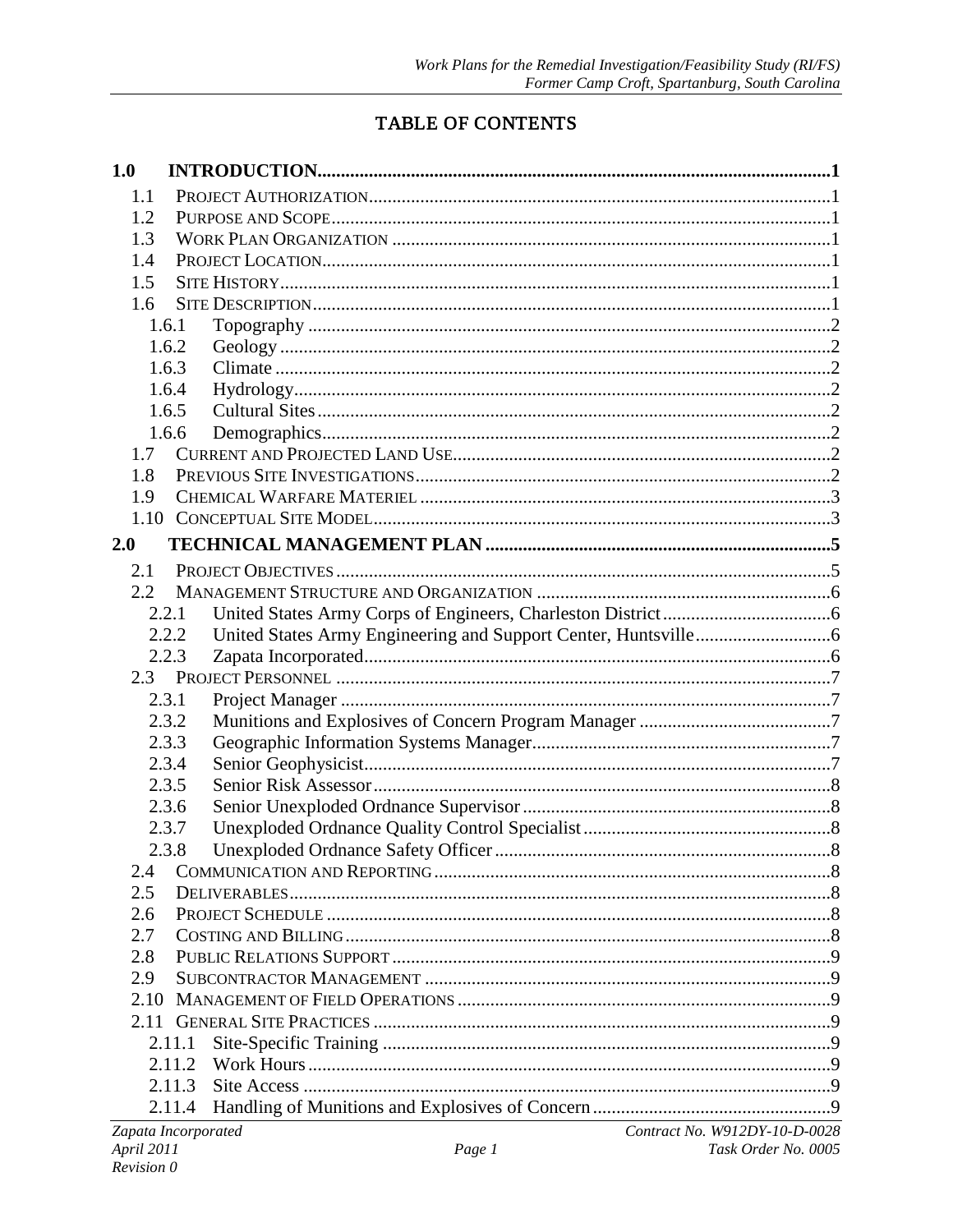| 2.11.5                            |                |                                                      |
|-----------------------------------|----------------|------------------------------------------------------|
| 2.11.6                            |                |                                                      |
| 2.11.7                            |                |                                                      |
| 2.11.8                            |                |                                                      |
| 2.11.9                            |                |                                                      |
|                                   |                |                                                      |
| 2.12.1                            |                |                                                      |
| 2.12.2                            |                |                                                      |
| 2.12.3                            |                |                                                      |
| 2.12.4                            |                |                                                      |
|                                   |                |                                                      |
| 3.0                               |                |                                                      |
| 3.1                               |                |                                                      |
| 3.2                               |                |                                                      |
| 3.2.1                             |                |                                                      |
| 3.3                               |                |                                                      |
| 3.3.1                             |                |                                                      |
| 3.3.2                             |                |                                                      |
| 3.3.3                             |                |                                                      |
| 3.3.4                             |                |                                                      |
|                                   |                |                                                      |
| 3.4.1                             |                |                                                      |
| 3.4.2                             |                |                                                      |
| 3.4.3                             |                |                                                      |
| 3.4.4                             |                |                                                      |
|                                   |                |                                                      |
| 3.5.1                             |                |                                                      |
| 3.5.2                             |                |                                                      |
| 3.5.3                             |                |                                                      |
| 3.5.4                             |                |                                                      |
| 3.5.5                             |                |                                                      |
| 3.5.6                             |                |                                                      |
| 3.5.7                             |                |                                                      |
|                                   |                |                                                      |
| 3.5.8                             |                |                                                      |
| 3.5.9                             |                |                                                      |
| 3.5.10                            |                |                                                      |
| 3.5.11                            |                |                                                      |
| 3.5.12                            |                |                                                      |
| 3.5.13                            |                |                                                      |
| 3.5.14                            |                |                                                      |
| 3.5.15                            |                |                                                      |
| 3.5.16                            |                |                                                      |
| 3.5.17                            |                |                                                      |
| 3.5.18                            |                |                                                      |
| 4.0                               |                |                                                      |
| 4.1                               |                |                                                      |
| Zapata Incorporated<br>April 2011 | $P_{\theta}$ 2 | Contract No. W912DY-10-D-0028<br>Task Order No. 0005 |
|                                   |                |                                                      |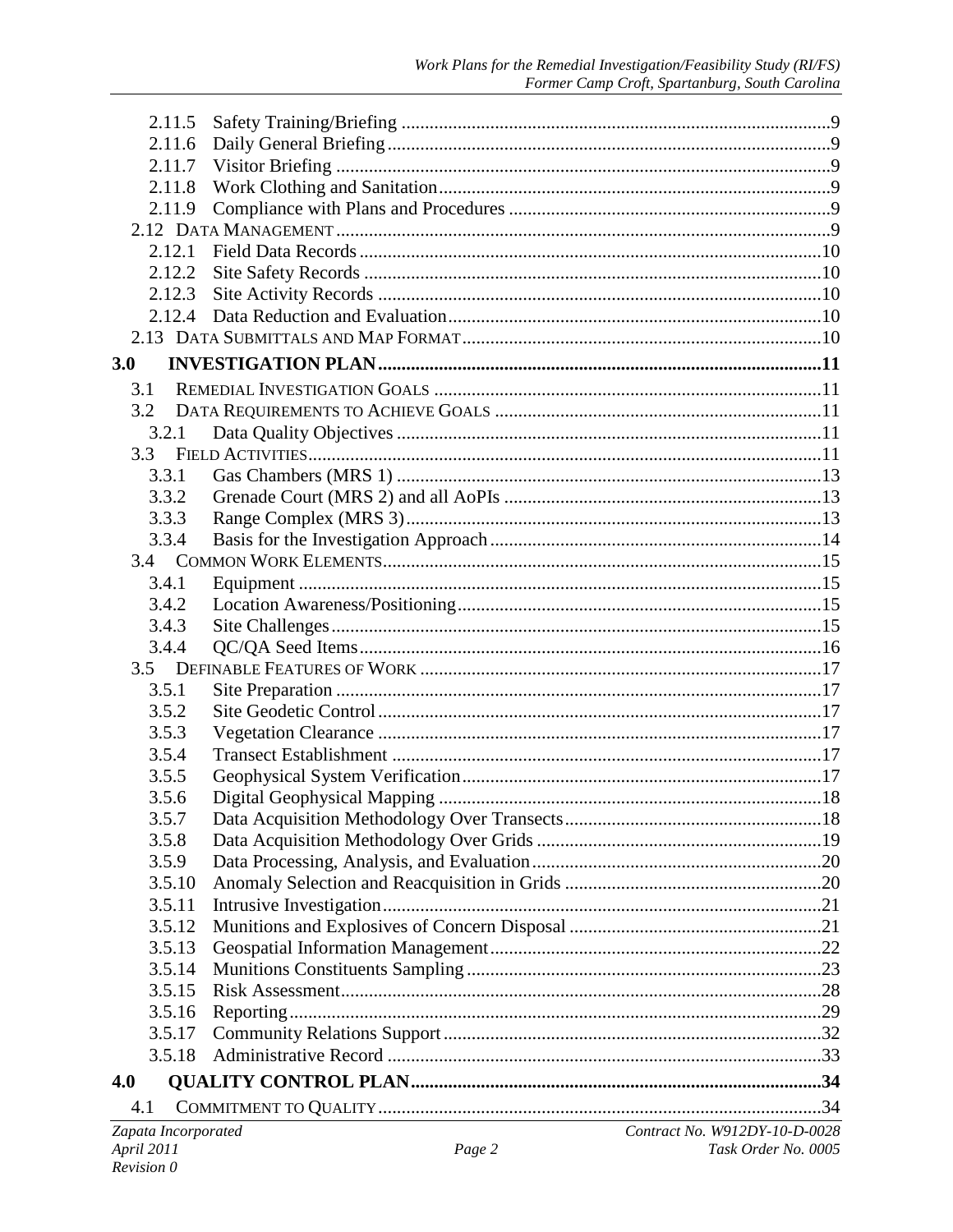| 4.2    |  |
|--------|--|
| 4.2.1  |  |
| 4.2.2  |  |
| 4.2.3  |  |
| 4.2.4  |  |
| 4.2.5  |  |
| 4.3    |  |
|        |  |
| 4.4.1  |  |
| 4.4.2  |  |
| 4.4.3  |  |
| 4.5    |  |
| 4.6    |  |
| 4.7    |  |
| 4.8    |  |
| 4.9    |  |
| 4.9.1  |  |
| 4.9.2  |  |
| 4.9.3  |  |
| 4.9.4  |  |
|        |  |
|        |  |
| 4.11.1 |  |
| 4.11.2 |  |
| 4.11.3 |  |
| 4.11.4 |  |
| 4.11.5 |  |
| 4.11.6 |  |
| 4.11.7 |  |
| 4.11.8 |  |
|        |  |
|        |  |
|        |  |
| 4.14.1 |  |
| 4.14.2 |  |
| 4.14.3 |  |
| 4.14.4 |  |
| 4.14.5 |  |
|        |  |
| 4.15.1 |  |
| 4.15.2 |  |
| 4.15.3 |  |
| 4.15.4 |  |
|        |  |
| 4.16.1 |  |
| 4.16.2 |  |
|        |  |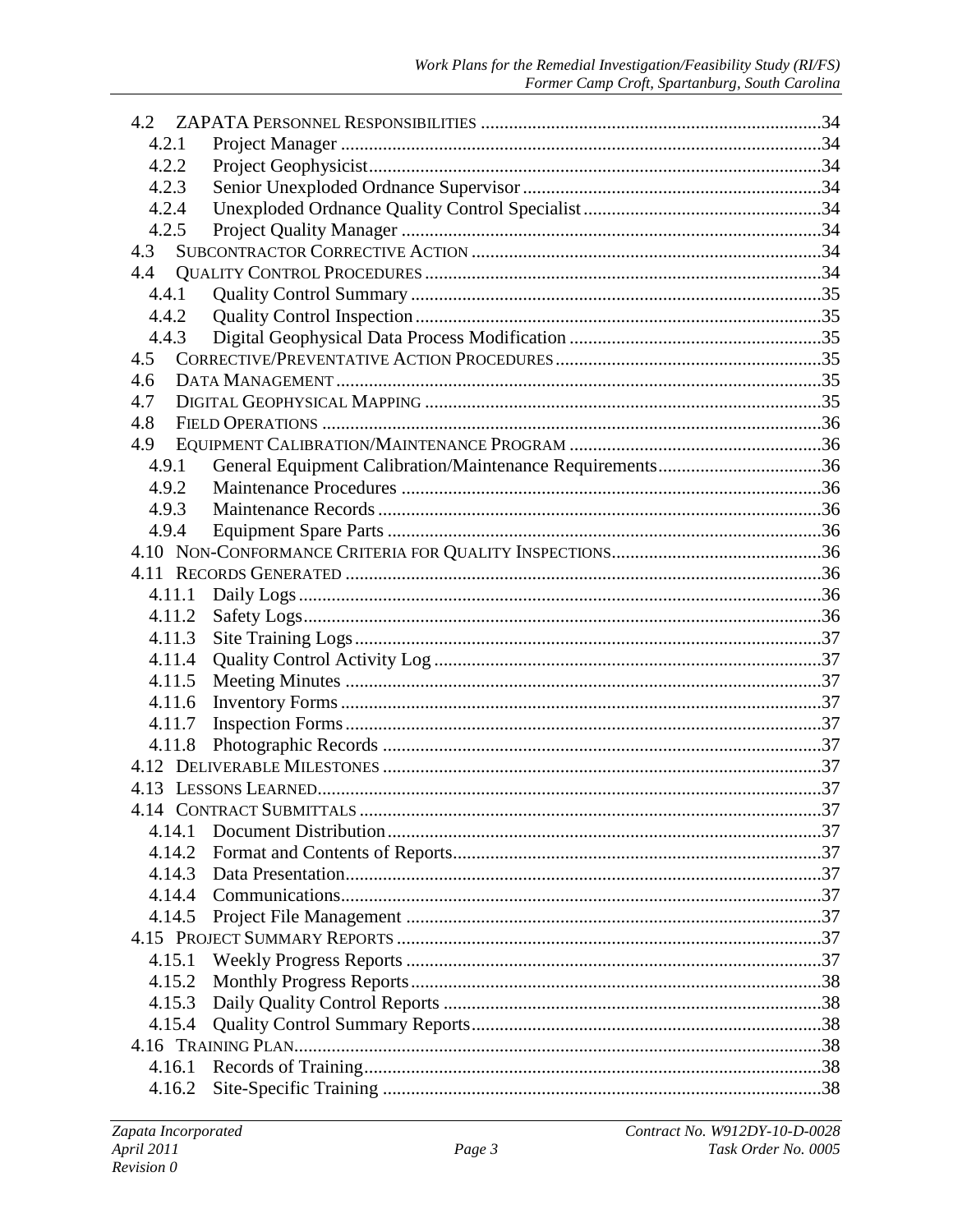| 5.0  |                |                                                                |  |
|------|----------------|----------------------------------------------------------------|--|
| 5.1  |                |                                                                |  |
| 5.2  |                |                                                                |  |
| 5.3  |                |                                                                |  |
|      | 5.3.1          |                                                                |  |
|      | 5.3.2          |                                                                |  |
|      | 5.3.3          |                                                                |  |
| 5.4  |                |                                                                |  |
|      | 5.4.1          |                                                                |  |
|      | 5.4.2          |                                                                |  |
| 5.5  |                |                                                                |  |
| 5.6  |                |                                                                |  |
|      | 5.6.1          |                                                                |  |
|      | 5.6.2          |                                                                |  |
|      | 5.6.3          |                                                                |  |
| 5.7  |                |                                                                |  |
| 5.8  |                |                                                                |  |
| 5.9  |                | PROCEDURES FOR RETURN TO STORAGE OF EXPLOSIVES NOT EXPENDED40  |  |
| 5.10 |                |                                                                |  |
|      |                |                                                                |  |
| 6.0  |                |                                                                |  |
| 6.1  |                |                                                                |  |
| 6.2  |                |                                                                |  |
| 6.3  |                | IDENTIFICATION AND LOCATION OF KNOWN NATURAL RESOURCES41       |  |
|      | 6.3.1          |                                                                |  |
|      | 6.3.2          |                                                                |  |
|      | 6.3.3          |                                                                |  |
|      | 6.3.4          |                                                                |  |
|      | 6.3.5          |                                                                |  |
|      | 6.3.6          |                                                                |  |
| 6.4  |                |                                                                |  |
| 6.5  |                |                                                                |  |
| 6.6  |                |                                                                |  |
|      | 6.6.1          | Manifesting, Storage, Transportation and Disposal of Wastes 41 |  |
|      | 6.6.2<br>6.6.3 |                                                                |  |
|      | 6.6.4          |                                                                |  |
|      | 6.6.5          |                                                                |  |
|      | 6.6.6          |                                                                |  |
|      | 6.6.7          |                                                                |  |
|      | 6.6.8          |                                                                |  |
|      | 6.6.9          |                                                                |  |
| 6.7  |                |                                                                |  |
|      |                |                                                                |  |